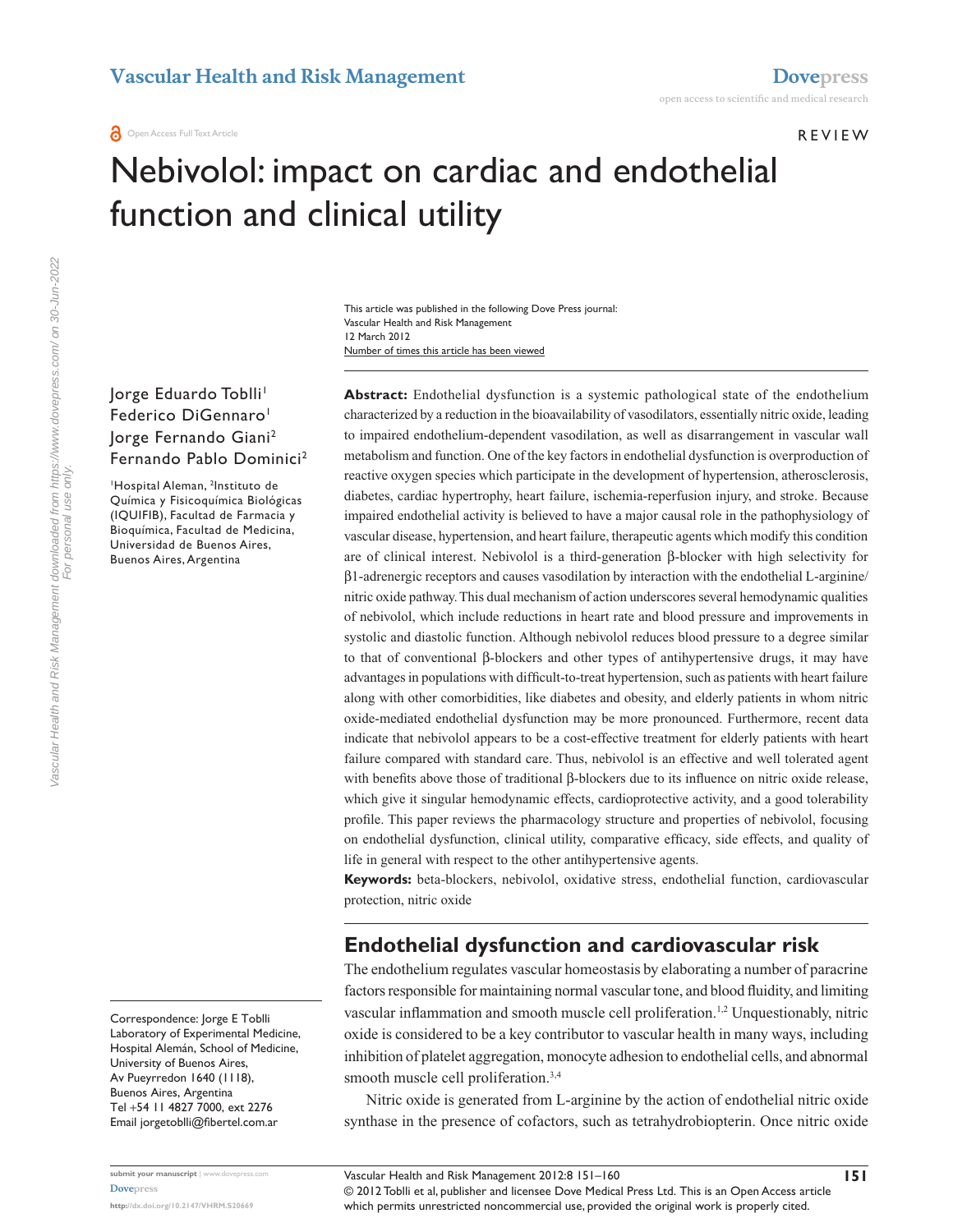is produced, it diffuses to vascular smooth muscle cells and activates guanylate cyclase, which leads to cGMP-mediated vasodilatation (Figure 1).<sup>5,6</sup> Additionally, nitric oxide is involved in several protective functions of the endothelium by limiting vascular inflammation, vascular smooth muscle proliferation, platelet aggregation, and production of tissue factors.6,7 Therefore, modifications of normal endothelial physiology result in endothelial dysfunction, which is characterized by a decrease in the bioavailability of vasodilators, especially nitric oxide. In agreement with this concept, endothelial dysfunction is currently recognized as a risk factor for atherosclerosis, representing an integrated index of both the overall cardiovascular risk factor burden and the sum of all vasculoprotective factors in an individual.<sup>7,8</sup>

The activation of β-adrenoreceptors on the endothelium stimulates nitric oxide synthesis by endothelial nitric oxide synthase. Interestingly, it has been demonstrated that overexpression of endothelial nitric oxide synthase could paradoxically be maladaptive by leading to oxidative stress through synthesis of the superoxide anion.<sup>9</sup>

It is worth mentioning that permanent β-adrenoreceptor activation could exacerbate endothelial nitric oxide synthase activity and expression although, in turn, it causes endothelial nitric oxide synthase uncoupling that would change into a source of superoxide anion generation. At the same time, there is convincing evidence suggesting that reduced nitric oxide bioavailability following sympathetic hyperactivity

and/or increased plasma catecholamine levels is the major contributor to endothelial dysfunction (Figure 2). Production of superoxide anions by uncoupled endothelial nitric oxide synthase and inflammatory mediator synthesis induced by chronic β-adrenergic activation seem to play an essential role in the endothelial dysfunction induced by sympathetic overflow. Consequently, both mechanisms may be therapeutic targets in cardiovascular disease associated with endothelial dysfunction and sympathetic hyperactivity.<sup>10,11</sup>

### **Pharmacology of nebivolol**

Beta-blockers are among the most widely used drugs for prevention and treatment of cardiovascular disease.12–15 They comprise a varied group of antihypertensive medications, including drugs that block the action of epinephrine and norepinephrine on both  $\beta_1$ -adrenergic and  $\beta_2$ -adrenergic receptors, and are thus considered to be nonselective (eg, propranolol, which was the first β-blocker introduced into clinical practice). Although it is effective in the treatment of hypertension, propranolol has major side effects associated mainly with its capability of blocking  $\beta_2$ -adrenergic receptors, particularly at the respiratory level and also due to its ability to cross the blood–brain barrier.16,17 This has led to the development and introduction of second-generation drugs with selective effects on  $\beta_1$ -cardiac receptors and no effects on vasodilation, eg, atenolol and metoprolol.<sup>18–21</sup> In general, traditional β-blockers have a



Figure I Synthesis of nitric oxide by endothelial cells. Nitric oxide is produced by the action of endothelial nitric oxide synthase on L-arginine. Several cofactors, including tetrahydrobiopterin (BH4 ) and nicotinamide adenine dinucleotide phosphate, are required to generate this reaction. Endothelial nitric oxide synthase is activated as a consequence of the dislodgement of the inhibitor caveolin from calmodulin in response to vasodilator agonists or shear stress. Nitric oxide diffuses to vascular smooth muscle and produces relaxation through activation of guanylate cyclase, thus augmenting intracellular cyclic guanosine monophosphate.

**Abbreviations:** eNOS, endothelial nitric oxide synthase; NO, nitric oxide; NADPH, reduced nicotinamide adenine dinucleotide phosphate; CaM, calmodulin; GTP, guanosine 5'-triphosphate; GC, guanylate cyclase; cGMP, cyclic guanosine monophosphate.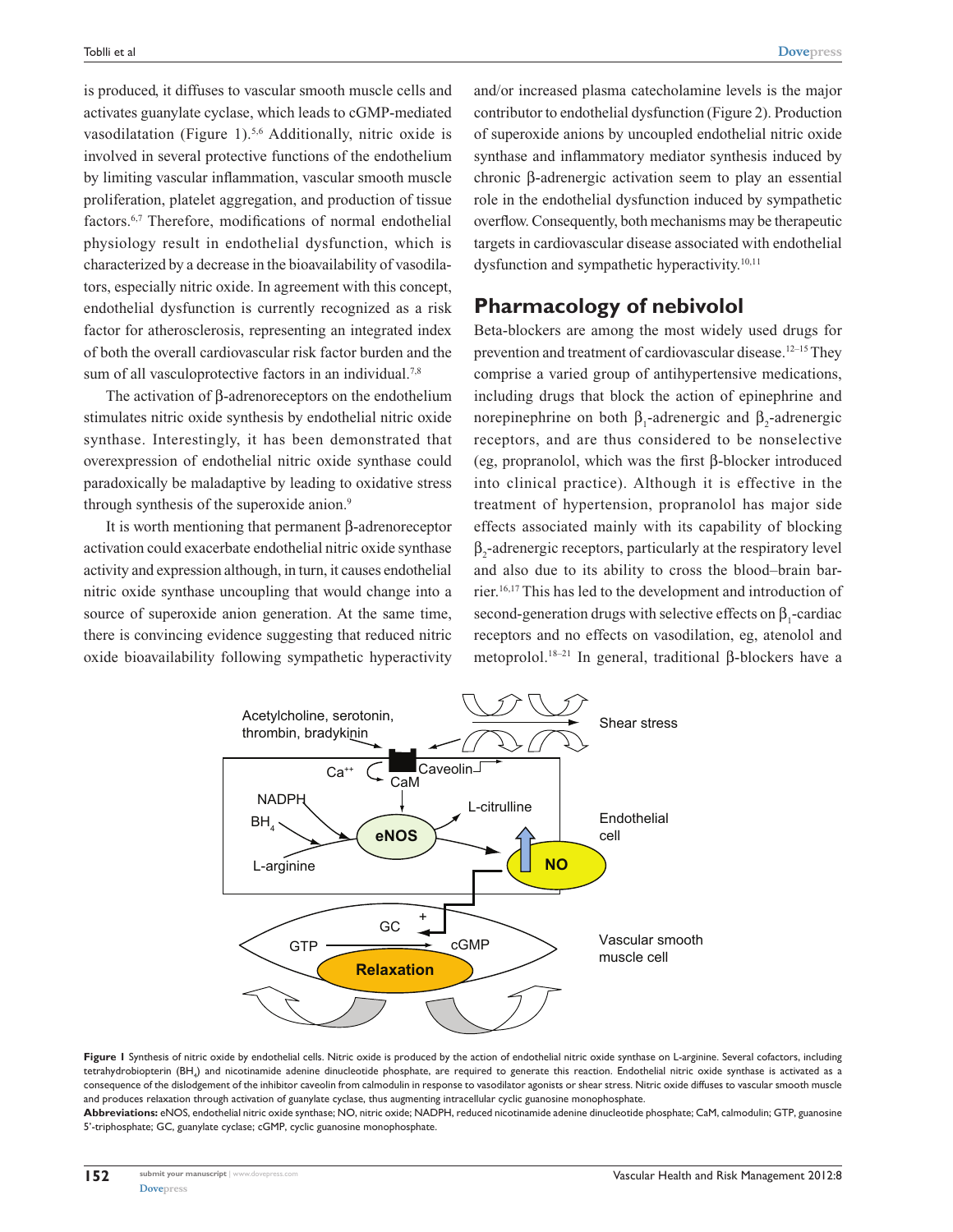

**Figure 2** Effect of acute and chronic β-adrenergic activation on endothelial nitric oxide synthase activity, expression, and uncoupling. (**A**) In normal conditions, basal endothelial nitric oxide synthase activity oxidizes L-arginine, generating L-citrulline and nitric oxide at physiological rates which contributes to maintenance of vascular tone in healthy vessels. (**B**) Acute β-adrenergic activation caused by β-adrenoceptor agonists stimulates endothelial nitric oxide synthase activity and could increase release of endothelial nitric oxide. (**C**) Permanently high catecholamine levels could lead to overactivation of β-adrenoceptors, increasing activity and protein expression of endothelial nitric oxide synthase. Nevertheless, this condition may lead to uncoupling of endothelial nitric oxide synthase, which produces superoxide anions and peroxynitrite (reactive oxygen species). **Abbreviations:** eNOS, endothelial nitric oxide synthase; NO, nitric oxide; ROS, reactive oxygen species.

poorer clinical impact compared with other classes of drugs. Notably, they have a low impact on quality of life, and a negative effect on carbohydrate and lipid metabolism. The blockade of  $\beta_1$ -adrenergic receptors can induce dyslipidemia because these receptors participate in the mechanism of lipolysis in adipocytes. Thus, pharmacological research on this type of drug has continued, seeking a β-blocker with the additional characteristic of inducing peripheral vasodilation. This line of investigation has led to the development of third-generation β-blockers that differ in the mechanisms by which they exert vasodilation.

The most studied and used third-generation β-blocker with vasodilating effects is carvedilol. Although it is useful in the treatment of heart failure, carvedilol antagonizes  $\alpha_1$ -adrenergic receptors but has a combined antagonistic effect on both  $\beta_1$ - and  $\beta_2$ -receptors.<sup>22,23</sup> Blockade of  $\beta_2$ -receptors generates side effects such as fatigue and dizziness, thus limiting its use. Therefore, the pharmacologic, mechanistic, and hemodynamic differences between conventional nonvasodilating β-blockers and vasodilating β-blockers have important implications, particularly in the treatment of complicated hypertension, such as that associated with diabetes or the cardiometabolic syndrome. The effects of these agents on endothelial dysfunction may be the main contributing factor in these differences.

Nebivolol is the third-generation β-blocker with the greatest selectivity for cardiac  $\beta_1$ -adrenergic receptors and the highest  $\beta_1$ -/ $\beta_2$ -selectivity compared with other β-blockers assessed ex vivo, and because it has no effect on α-receptors, it is devoid of intrinsic sympathomimetic activity.24,25 Given its characteristics, nebivolol reduces blood pressure and peripheral vascular resistance and does not depress, but rather tends to maintain or improve, left ventricular function in healthy subjects and in patients with hypertension by increasing cardiac output and stroke volume, reducing systemic vascular resistance, and improving diastolic function.26–31

Nebivolol also possesses endothelium-dependent arterial and venous vasodilator properties that are largely attributed to stimulation of nitric oxide production.<sup>31</sup> Importantly, participation of α-adrenergic receptors in these effects has been ruled out, while showing that the mechanism of action of nebivolol proceeded through a different mechanism of action from that of carvedilol.<sup>32,33</sup> The first demonstration of this effect was in isolated canine coronary arteries, showing that vasodilation mediated by nebivolol is endotheliumdependent and abrogated by a nitric oxide inhibitor.<sup>31</sup> Later, various studies corroborated the importance of nitric oxide in the vasodilatory action of nebivolol in humans. The venous dilation induced by nebivolol was prevented by inhibitors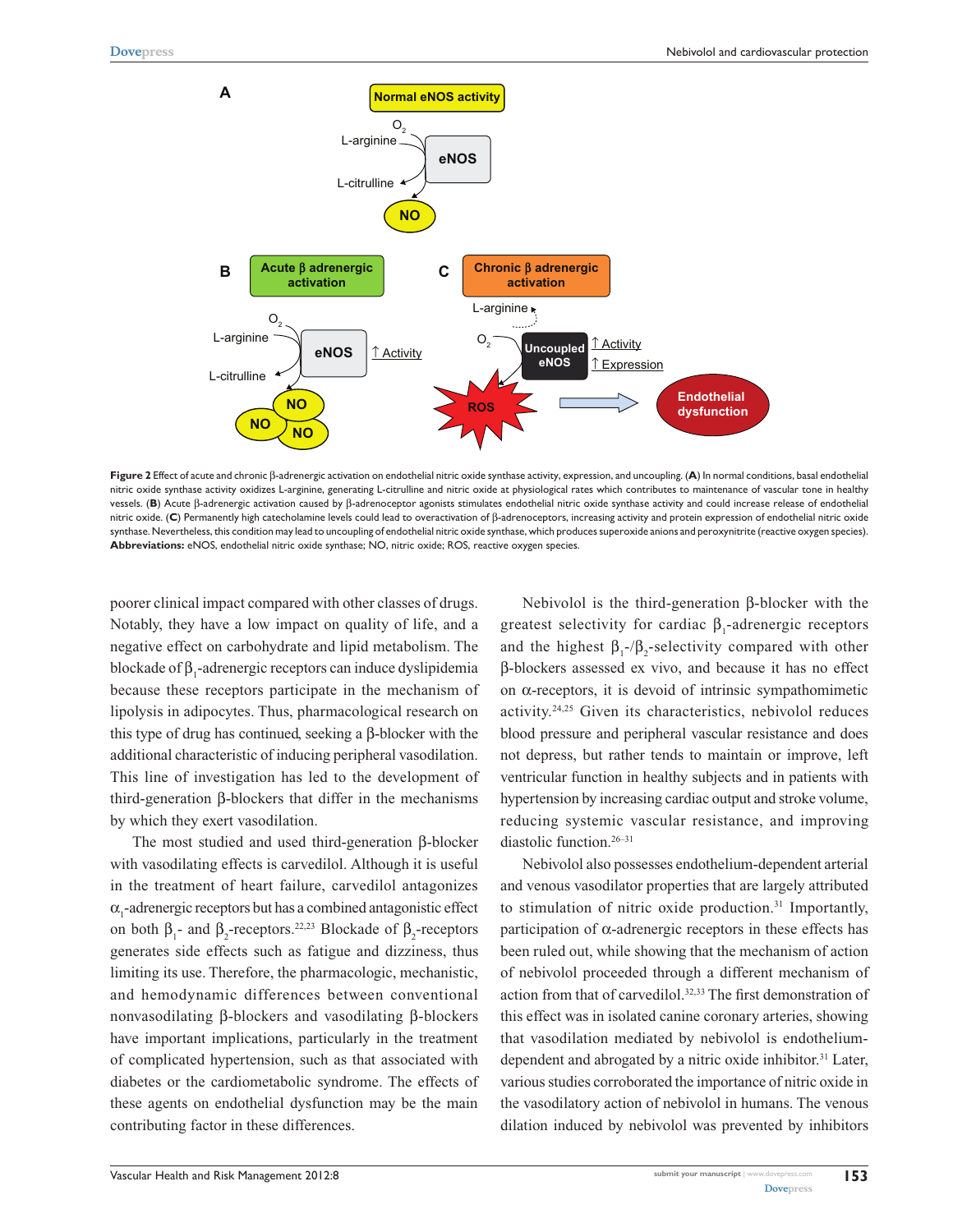of nitric oxide synthase.32 Similar results were found for the arterial circulation.33–35 Treatment with nebivolol was shown to be linked to increased activity of the endothelial isoform of endothelial nitric oxide synthase, suggesting participation of this enzyme in the vasodilating effects of this drug.<sup>36</sup> These effects were confirmed by the observation that nitric oxide production in vascular tissues increases after stimulation with nebivolol.37,38 Importantly, this pharmacological aspect of nebivolol does not depend on activation of β1 receptors and is not shared by other drugs of the same class. The ability of nebivolol to enhance or restore nitric oxide-mediated vasodilation in hypertensive patients has important therapeutic implications in view of the well established protective role of nitric oxide against cardiovascular risk factors, and particularly the development of atherosclerosis.<sup>39,40</sup>

Nebivolol also stimulates nitric oxide production in the heart.41 The effects of nebivolol on cardiac production of nitric oxide does not depend on inhibition of  $β_1$ -adrenergic receptors because cardiac nitric oxide is not induced by other drugs of the same functional class. Nebivolol cannot evoke nitric oxide production in the heart in the presence of a  $\beta_3$ -adrenergic receptor antagonist. Its actions on cardiac tissue are mediated via stimulation of  $\beta_3$ -adrenenergic receptors to release nitric oxide and promote neoangiogenesis.<sup>41</sup> Thus, the  $\beta_3$ -adrenergic receptor has emerged as a potential target for the treatment of heart disease. $42,43$  The cardioprotective effects of nebivolol may prove particularly beneficial for the treatment of ischemic and heart failure diseases via preservation of coronary reserve.44 Indeed, recent studies have demonstrated that nebivolol as well as two other specific

 $\beta_3$ -adrenegic agonists protect against myocardial ischemiareperfusion injury via rapid activation of endothelial and neuronal nitric oxide synthase and increased nitric oxide bioavailability.<sup>45</sup>

Nebivolol is a racemic mixture containing equal amounts of two isomers, ie, d-nebivolol and l-nebivolol (Figure 3). Animal and human pharmacological experiments have demonstrated that the antihypertensive and hemodynamic action of the racemic mixture is superior to that of the isomers alone.<sup>46-49</sup> The  $\beta_1$ -blocking effects of nebivolol reside in the d-isomer, while the inhibition of exerciseinduced tachycardia is evident with the racemic mixture.<sup>49</sup> The nitric oxide-releasing effect of nebivolol is mainly due to its 1-enantiomer.<sup>46,47</sup> The racemate and its enantiomers possess remarkable antioxidant activity that contributes to its effect on metabolism of cellular nitric oxide.<sup>48</sup> Nebivolol also scavenges reactive oxygen species in a receptorindependent manner by direct interaction with free radicals. Nebivolol has been shown to reduce the concentration of superoxide anion in endothelial cells.<sup>50</sup> This effect has also been detected in experimental animal models<sup>51–53</sup> and in patients.54,55 By scavenging reactive oxygen species, nebivolol not only reduces oxidant stress but also augments nitric oxide bioavailability. The attenuation of oxidative stress attained with the administration of nebivolol is also associated with a reduction in peroxynitrites.<sup>53,54</sup> Nebivolol has also been shown to inhibit NAD(P)H oxidase activity in various models of hypertension, including angiotensin II-treated rats, spontaneously hypertensive rats, and transgenic rats overexpressing renin.52–54 This is another mechanism by







**R,S,S,S – or l-nebivolol hydrochloride**



Figure 3 Chemical structure of the two isomers of nebivolol as a hydrochloride salt. Nebivolol has four asymmetric centers; the d-isomer refers to (S,R,R,R)-nebivolol and the l-isomer to (R,S,S,S)-nebivolol. The enantiomers have unequal potency with regard to β-receptor blocking activity and nitric oxide-mediated vasodilation. **Abbreviation:** MW, molecular weight.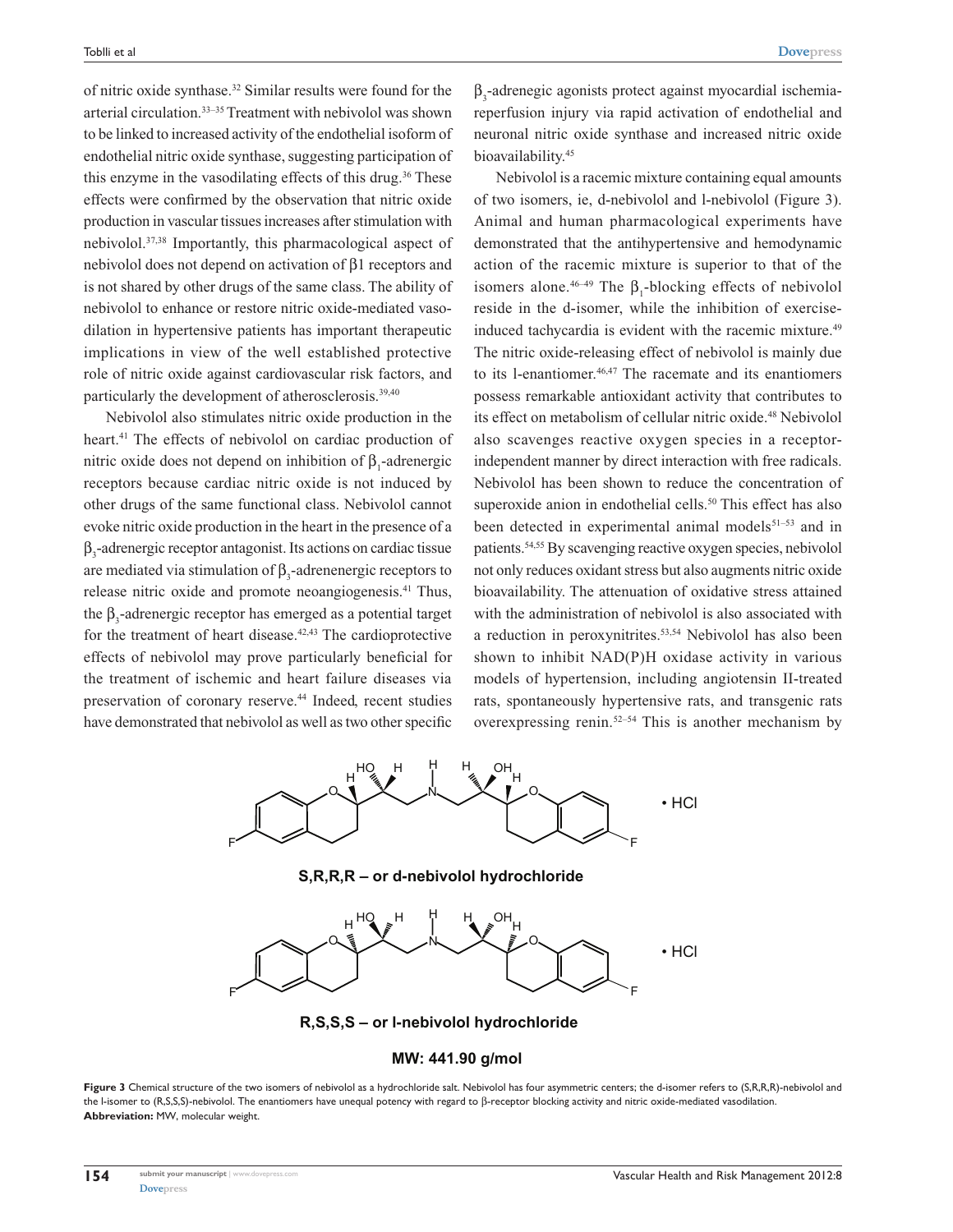which the drug may reduce excessive  $O_2^-$  production and the oxidative stress milieu that typifies hypertension. Therefore, the endothelial nitric oxide synthase-stimulating and reactive oxygen species-scavenging effects of nebivolol act synergistically to provide cardiovascular protection in addition to its  $\beta_1$ -antagonistic action (Figure 4).

Nebivolol causes downregulation of a number of genes involved in the inflammatory process, oxidative stress, and smooth muscle cell proliferation.<sup>55-57</sup> Such antiproliferative effects have clear implications in the modulation of vascular structure, including cavernous tissue,<sup>58</sup> with obvious inference in erectile dysfunction linked to cardiovascular disease.

It has been documented that β-adrenergic antagonists can influence platelet aggregation by a mechanism independent of their ability to antagonize beta-adrenoceptors.<sup>59–62</sup> A recent study in Zucker diabetic fatty fa/fa rats indicate that platelet aggregation was significantly reduced by treatment with nebivolol in comparison with atenolol.<sup>63</sup> In agreement with this experimental finding, a study in human platelets showed that although nebivolol, propranolol, and carvedilol all had an inhibitory effect on both ADP-induced and collagen-induced platelet aggregation, nebivolol exhibited the greatest inhibition effect on platelet aggregation. The mechanism responsible for the inhibitory effect of nebivolol

appears to involve a nitric oxide-dependent pathway because L-arginine augments the inhibitory effects of nebivolol on platelet aggregation. Furthermore, the inhibitory effect of nebivolol on platelet aggregation is reduced in the presence of the nitric oxide synthase inhibitor, N (G)-monomethyl-Larginine. Thus, the mechanism by which nebivolol inhibits platelet aggregation differs from that of other β-adrenergic antagonists by being partially dependent on nitric oxide production.62 The beneficial effects of nebivolol on platelet activation are more potent than those of other β-blockers, such as metoprolol.<sup>64</sup> Therefore, decreased platelet activation with nebivolol might play a role in reducing thrombotic risk in hypertensive patients.

#### **Clinical efficacy and tolerability**

Nebivolol has been developed and studied for three basic indications, ie, heart failure, arterial hypertension, and coronary artery disease. Regarding heart failure, convincing information indicates that β-blocker therapy diminishes 5-year mortality and morbidity by approximately one third in heart failure patients, by causing a reduction in adrenergic drive, modulation of sympathovagal balance and rate variability, and improvement of cardiac performance. However, β-blocker therapy has important side effects



**Figure 4** Mechanisms of action of nebivolol in the cardiovascular system. Antagonism of cardiac β<sub>1</sub>-adrenergic receptors by nebivolol maintains or improves left ventricular function in healthy subjects and in patients with hypertension by decreasing heart rate, increasing cardiac output, and stroke volume. In addition, nebivolol protects health by reducing oxidative stress and increasing nitric oxide bioavailability through nonreceptor dependent scavenging of  $\mathsf{O}_2^-$  and  $\beta_3$ -adrenergic receptor-dependent inhibition of NADPH oxidase and endothelial nitric oxide synthase uncoupling. In the vasculature, nebivolol acts through β3-adrenergic receptors to augment nitric oxide bioavailability and exerts a direct scavenging effect, leading to vasodilation and an improvement of endothelial function. **Notes:** ······→ stimulation, ········ inhibition.

**Abbreviations:** NADPH, reduced nicotinamide adenine dinucleotide phosphate; NOX, NADPH oxidase; eNOS, endothelial nitric oxide synthase; NO, nitric oxide.

**155**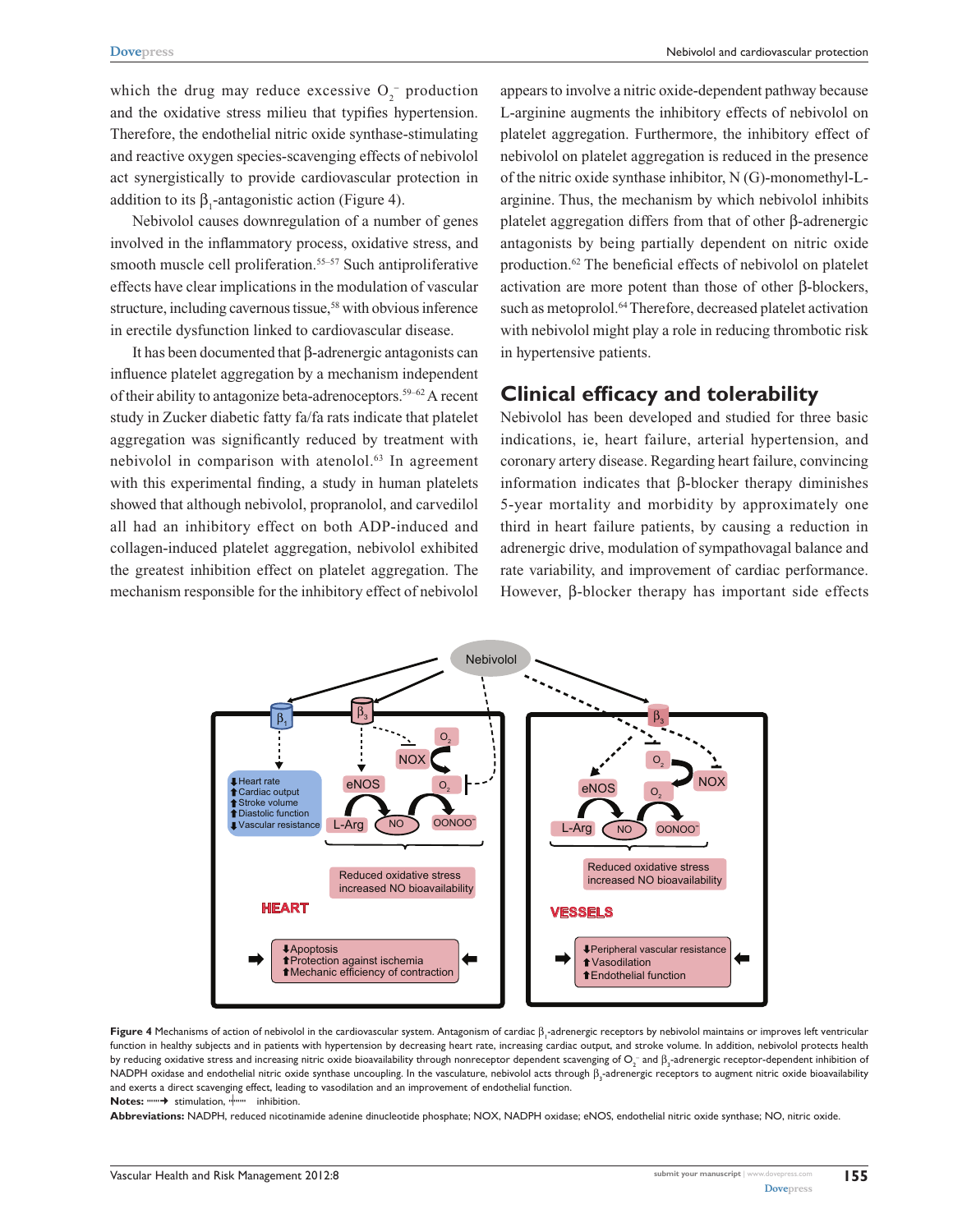in these patients.<sup>65.</sup> The major inconvenience is due to the negative inotropic and chronotropic effects of these compounds. Notably, while other β-blockers mostly act by reducing stroke volume, nebivolol and carvedilol preserve left ventricular function, maintain stroke volume and cardiac output, produce peripheral vasodilation, and maintain cardiac chronotropism during exertion.66–69 Additionally, unlike classical β-blockers, some reports indicate that nebivolol has a neutral or beneficial effect on hemodynamic parameters, such as mean pulmonary artery pressure and pulmonary wedge pressure.<sup>70,71</sup> The benefits of nebivolol for heart failure treatment have been evaluated in SENIORS (Study of Effects of Nebivolol Intervention on Outcomes and Rehospitalization in Seniors With Heart Failure), where more than 2000 patients aged  $\geq$  70 years with a history of heart failure (hospital admission for heart failure within the previous year or known ejection fraction  $\leq 35\%$ ) were randomized to nebivolol ( $n = 1067$ ) titrated from 1.25 mg to 10 mg once daily or placebo ( $n = 1061$ ). The primary outcome was a composite of all-cause mortality or cardiovascular hospital admission (time to first event), and mean duration of follow-up was 21 months. Nebivolol was effective and well tolerated in elderly patients with heart failure.<sup>72</sup>

With respect to the antihypertensive effect of nebivolol, various randomized, double-blind, placebo-controlled trials have evaluated its efficacy and tolerability. Nebivolol was evaluated in a large open-label, 6-week follow-up study of 6356 patients with mild-to-moderate essential hypertension or isolated systolic hypertension, recruited from 2700 facilities. In this cohort of patients, the efficacy of nebivolol was very similar not only as monotherapy, but also as addon therapy. Furthermore, 5–10 mg of nebivolol therapy showed a mild impact on diastolic blood pressure.73 Consequently, this valuable modulation of diastolic blood pressure underscores that nebivolol is highly effective, especially in patients with isolated systolic hypertension, and has a good safety profile.

Interestingly, a multicenter, double-blind, randomized, parallel-group, placebo-controlled, dose-ranging study (5 mg, 10 mg, 20 mg once daily for 12 weeks) investigated the antihypertensive efficacy and safety of nebivolol monotherapy in patients with stage I through stage II hypertension.74 Although the outcomes indicated that nebivolol was more effective than placebo at such doses, analysis of the response rates revealed that once-daily nebivolol 5 mg, 10 mg, and 20 mg showed mild differences between them (66.0%, 66.8%, and 68.9%, respectively). This finding suggests that higher doses of 5 mg do not provide

substantially better results. Moreover, while the 5 mg and 10 mg doses were well tolerated, with an overall adverse event incidence comparable with that of placebo, the 20 mg dose was associated with an increase in adverse events in comparison with placebo. In contrast with this observation, a recent study in self-identified Hispanic patients with stage I–II hypertension who were randomized to receive a double-blind treatment (placebo or nebivolol 5–40 mg/day) showed comparable adverse effects in both groups.<sup>75</sup>

When compared with other antihypertensive drugs, such as calcium antagonists or other β-blockers, nebivolol achieved similar control in blood pressure with fewer side effects, especially in elderly subjects. A meta-analysis of 12 randomized controlled studies showed that nebivolol 5 mg achieved similar or better rates of treatment response and blood pressure normalization than other drug classes and other antihypertensive drugs combined, with tolerability similar to that of placebo and significantly better tolerability than losartan, calcium antagonists, other β-blockers, and all antihypertensive drugs combined.76 The onset of the maximal antihypertensive effect of nebivolol takes places after 2–8 weeks of therapy, which is intermediate between amlodipine (faster) and angiotensin-converting enzyme inhibitors (slower).

Unfortunately, large studies in isolated systolic hypertension are currently not available. This topic is of paramount importance given that recent information suggests neutral or comparatively worse effects of β-blockers on mortality and morbidity in patients with arterial hypertension.77 Consequently, at present, due to the lack of sufficient data to support utilization of β-blockers as first-line antihypertensive drugs, use of this class of agents remains controversial.

Concerning the therapeutic properties for coronary artery disease, nebivolol, as a third-generation β-blocker, has a vasodilating capacity and improves hyperemic coronary blood flow. This occurs as a result of a decline in minimal resistance, which can be assigned to  $\alpha$ -adrenergic blockade and/or to a nitric oxide-mediated effect. Hence, this therapeutic action clearly has a positive effect in patients with coronary artery disease. Interestingly, in animal models of experimental ischemia and reperfusion injury, nebivolol has been shown to have protective effects.<sup>78</sup> Moreover, in humans, it has been demonstrated that treatment with nebivolol is more effective in improving exercise tolerance and time to onset of angina during exercise testing when compared with atenolol.<sup>79</sup> In agreement with this, because nebivolol improves coronary microvascular function, a secondary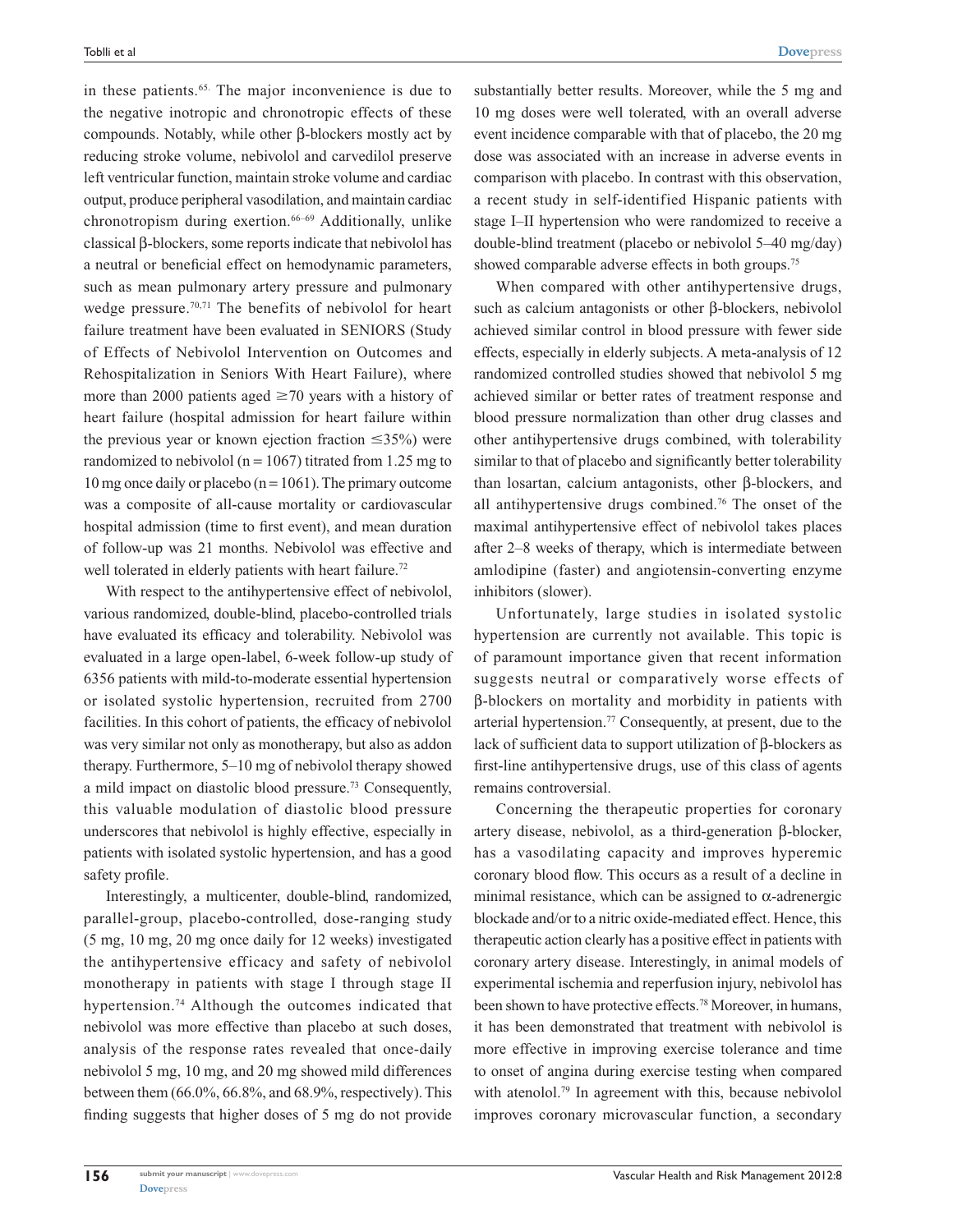benefit of improvement in left ventricular function could be expected in those patients with angina pectoris or silent ischemia. However, unfortunately, information regarding the impact of nebivolol on mortality and morbidity in coronary artery disease is not available at present.

# **Comparative impact on cardiovascular risk**

Experimental data in animals with metabolic syndrome indicate that nebivolol has an actual protective role, not only in cardiovascular structures but also in renal tissue, in comparison with atenolol.<sup>58,63,80</sup> Evaluation of immunoexpression of plasminogen activator inhibitor-1 and cell adhesion molecules, such as VCAM-1 and PECAM-1, in the vascular wall of diabetic rats which received nebivolol for 6 months showed favorable modification of these prothrombotic and vascular inflammatory markers when compared with atenolol.<sup>63</sup> Because nitric oxide regulates the expression of cell adhesion molecules, and increased levels of nitric oxide are associated with decreased expression of adhesion molecules, it would be understandable that treatment with nebivolol causes an actual profit on vascular structures in a hyperlipidemic and hyperglycemic environment.

In clinical studies, it has been reported that whereas atenolol considerably increased cholesterol and triglyceride levels, nebivolol decreased serum triglycerides, with a favorable effect on the cholesterol profile.<sup>81</sup> Persistent hypertriglyceridemia has a deleterious effect on the β-cell in the pancreas (lipotoxicity), and this, together with the metabolic environment of diabetes, may contribute to accelerating the negative effect on islet function. Therefore, a favorable modification in the lipid status by nebivolol may preserve the pancreatic β-cell metabolism in this scenario. In addition, because insulin resistance is commonly associated with endothelial dysfunction and exposure of vascular endothelium to high circulating levels of lipids and glucose is accompanied by reduced nitric oxide availability, the most likely mechanism for the differences between nebivolol and atenolol with respect to metabolic profile would be the ability of nebivolol to increase nitric oxide bioavailability, as demonstrated in animals and hypertensive patients.<sup>82</sup>

Recently, the antihypertensive efficacy and effects of nebivolol alone and in association with hydrochlorothiazide on glucose and lipid metabolism in hypertensive patients were assessed. An improvement in glucose metabolism was noted with nebivolol alone, ie, a significant reduction in homeostasis model assessment–insulin resistance, and adjunctive use of hydrochlorothiazide blunted this reduction.

No significant changes in the lipid profile were noted with nebivolol, either alone or in combination therapy.83 This information is particularly relevant to the management of patients resistant to monotherapy in order to optimize blood pressure control without a negative impact on glucose and lipid profiles.

The effects of nebivolol and influence of diabetes mellitus and hyperglycemia on the prognosis in elder patents  $(\geq 70 \text{ years})$  with heart failure was recently reported in a subanalysis of SENIORS.<sup>84</sup> The conclusion was that elder patients with heart failure and diabetes mellitus had a worse prognosis. Nebivolol was less effective in patients with diabetes and heart failure than in those with heart failure but without diabetes.

## **Patient-focused perspectives**

Quality of life is an increasingly important tool in assessing treatment effects and allocating resources to where they are most effective. Given that the benefits of antihypertensive treatment and therapy for heart failure are long-term and any discomfort of having to take daily medication is immediate, a therapeutic agent with positive overall effects on quality of life should have as little negative influence on patients' everyday lives as possible. The greatest impact on quality of life was reported for cardiovascular drugs with side effects, such as reduced exercise capacity, emotional distress, alterations in sexual function, insomnia, tiredness, and depression.

A trial investigating three β-blockers showed that bisoprolol, but not nebivolol or carvedilol, decreased nocturnal release of melatonin, a phenomenon that may cause sleep disturbances.<sup>85</sup> This study also showed that carvedilol slightly decreased quality of life, whereas nebivolol and bisoprolol had no influence, suggesting that different β-blockers exert different clinically relevant effects. In agreement with this, data from a prospective, randomized, open-label study on the impact of β-blockers on sleep in patients with mild hypertension indicate significant differences between nebivolol versus metoprolol.<sup>86</sup> Eligible patients were administered the Pittsburgh Sleep Quality Index questionnaire by a blinded interviewer and were randomized to receive metoprolol or nebivolol. Interestingly, the patients treated with nebivolol showed improved sleep parameters whereas those treated with metoprolol showed detrimental effects. Considering that sleep is an important component of quality of life, it should be carefully taken into account during any therapeutic intervention.

It is widely accepted that administration of traditional β-blockers is one of the leading causes of drug-related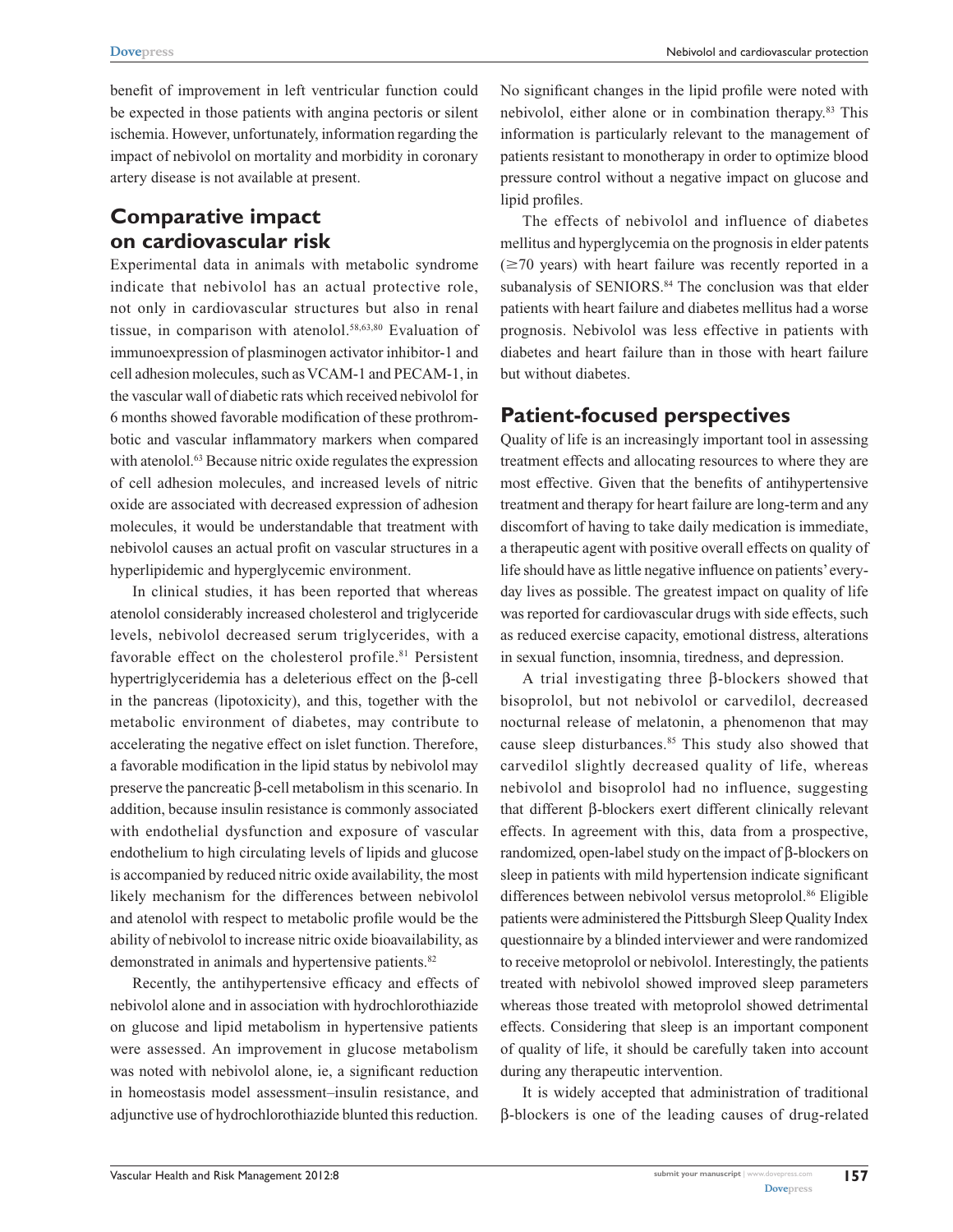erectile dysfunction. However, recent data indicate that patients treated with nebivolol obtained higher scores in every parameter of the International Index of Erectile Dysfunction questionnaire. Furthermore, treatment with nebivolol was associated with a lower prevalence of erectile dysfunction in this study.87 In another double-blind, randomized, parallelgroup study in more than 300 patients with hypertension, when nebivolol was compared with losartan, the effect on sexual function did not differ between these two treatments after 6 weeks of monotherapy.88

Concerning physical activity, when evaluated in the long term, nebivolol has been demonstrated to improve exercise capacity, especially in patients with hypertension and heart failure, at a similar level to carvedilol.<sup>89</sup> However, in a recent randomized, placebo-controlled trial, exercise performance, evaluated by cardiopulmonary exercise, was better preserved with nebivolol than with carvedilol under acute exposure to high altitude (4559 m) hypoxia in healthy subjects.<sup>90</sup>

#### **Conclusion**

Although nebivolol reduces blood pressure to a degree similar to that of conventional β-blockers and other types of antihypertensive drugs, it may have advantages in populations with difficult-to-treat hypertension, such as diabetics, obese patients, and the elderly, in whom nitric oxide-mediated endothelial dysfunction may be more pronounced. Consequently, with the aim to achieve the best "tailor made" treatment for a patient with hypertension and heart failure together with other comorbidities, selection of the most suitable β-blocker is of paramount importance.

#### **Acknowledgment**

The authors thank Jaquelina Mastantuono for reviewing the style of this manuscript.

## **Disclosure**

JET and FPD are researchers at the National Research Council of Argentina. JFG is a postdoctoral research fellow at the National Research Council of Argentina. No conflicts of interest, financial or otherwise, are declared by the authors.

#### **References**

- 1. Deanfield JE, Halcox JP, Rabelink TJ. Endothelial function and dysfunction: testing and clinical relevance. *Circulation*. 2007;115: 1285–1295.
- 2. Bonetti PO, Lerman LO, Lerman A. Endothelial dysfunction: a marker of atherosclerotic risk. *Arterioscler Thromb Vasc Biol*. 2003;23:168–175.
- 3. Furchgott RF, Zawadzki JV. The obligatory role of endothelial cells in the relaxation of arterial smooth muscle by acetylcholine. *Nature*. 1980;288:373–376.
- 4. Yanagisawa M, Kurihara H, Kimura S, et al. A novel potent vasoconstrictor peptide produced by vascular endothelial cells. *Nature*. 1988;332:411–415.
- 5. Cooke JP, Tsao PS. Is NO an endogenous antiatherogenic molecule? *Arterioscler Thromb*. 1994;14:653–655.
- 6. Forstermann U, Munzel T. Endothelial nitric oxide synthase in vascular disease: from marvel to menace. *Circulation*. 2006;113: 1708–1714.
- 7. Ganz P, Vita JA. Testing endothelial vasomotor function: nitric oxide, a multipotent molecule. *Circulation*. 2003;108:2049–2053.
- 8. Anderson TJ. Assessment and treatment of endothelial dysfunction in humans. *J Am Coll Cardiol*. 1999;34:631–638.
- 9. Davel AP, Kawamoto EM, Scavone C, et al. Changes in vascular reactivity following administration of isoproterenol for 1 week: a role for endothelial modulation. *Br J Pharmacol*. 2006;148629–639.
- 10. Fukuda LE, Davel AP, Verissimo-Filho S, et al. Fenofibrate and pioglitazone do not ameliorate the altered vascular reactivity in aorta of isoproterenol-treated rats. *J Cardiovasc Pharmacol*. 2008;52: 413–421.
- 11. Ferro A, Queen LR, Priest RM, et al. Activation of nitric oxide synthase by beta 2-adrenoceptors in human umbilical vein endothelium in vitro. *Br J Pharmacol*. 1999;126:1872–1880.
- 12. Law MR, Morris JK, Wald NJ. Use of blood pressure lowering drugs in the prevention of cardiovascular disease: meta-analysis of 147 randomised trials in the context of expectations from prospective epidemiological studies. *Br Med J*. 2009;338:b1665.
- 13. Kotseva K, Wood D, De Backer G, et al. EUROASPIRE III. Management of cardiovascular risk factors in asymptomatic high-risk patients in general practice: cross-sectional survey in 12 European countries. *Eur J Cardiovasc Prev Rehabil*. 2010;17:530–540.
- 14. Basile JN. One size does not fit all: the role of vasodilating beta-blockers in controlling hypertension as a means of reducing cardiovascular and stroke risk. *Am J Med*. 2010;123:S9–S15.
- 15. De Caterina AR, Leone AM. The role of beta-blockers as first-line therapy in hypertension. *Curr Atheroscler Rep*. 2011;13:147–153.
- 16. Olesen J, Hougård K, Hertz M. Isoproterenol and propranolol: ability to cross the blood-brain barrier and effects on cerebral circulation in man. *Stroke*. 1978;9:344–349.
- 17. Cruickshank JM, Neil-Dwyer G, Cameron MM, etal. Beta-adrenoreceptorblocking agents and the blood-brain barrier. *Clin Sci*. 1980;59 Suppl 6: 453s–455s.
- 18. Hansson L, Aberg H, Karlberg BE, et al. Controlled study of atenolol in treatment of hypertension. *Br Med J*. 1975;5967:367–370.
- 19. Regårdh CG, Borg KO, Johansson R, et al. Pharmacokinetic studies on the selective beta1-receptor antagonist metoprolol in man. *J Pharmacokinet Biopharm*. 1974;4:347–364.
- 20. Bengtsson C. The effect of metoprolol a new selective adrenergic beta1-receptor blocking agent – in mild hypertension. *Acta Med Scand*. 1976;199:65–70.
- 21. Sharma V, Dhillon P, Wambolt R, et al. Metoprolol improves cardiac function and modulates cardiac metabolism in the streptozotocin-diabetic rat. *Am J Physiol Heart Circ Physiol*. 2008;294: H1609–H1620.
- 22. Fu GS, Huang H, Chen F, et al. Carvedilol ameliorates endothelial dysfunction in streptozotocin-induced diabetic rats. *Eur J Pharmacol*. 2007;567:223–230.
- 23. Eggertsen R, Sivertsson R, Andrén L, et al. Haemodynamic effects of carvedilol, a new beta-adrenoceptor blocker and precapillary vasodilator in essential hypertension. *J Hypertens*. 1984;2:529–534.
- 24. Van de Water A, Janssens W, Van Neuten J, et al. Pharmacological and hemodynamic profile of nebivolol, a chemically novel, potent, and selective beta 1-adrenergic antagonist. *J Cardiovasc Pharmacol*. 1988;11:552–563.
- 25. Janssens WJ, Van de Water A, Xhonneux R, et al. Nebivolol is devoid of intrinsic sympathomimetic activity. *Eur J Pharmacol*. 1989;159:89–95.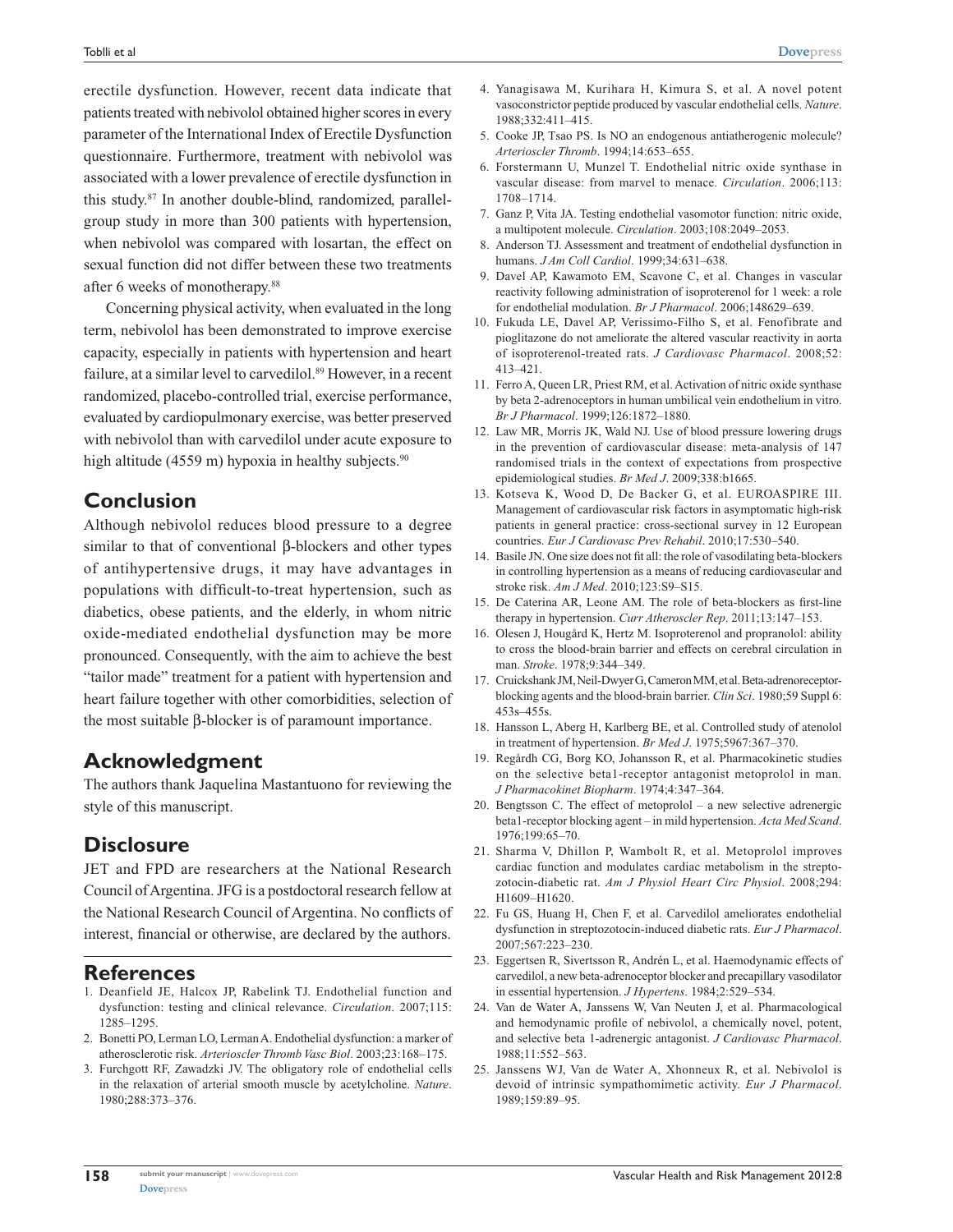- 26. Sorrentino SA, Doerries C, Manes C, et al. Nebivolol exerts beneficial effects on endothelial function, early endothelial progenitor cells, myocardial neovascularization, and left ventricular dysfunction early after myocardial infarction beyond conventional β1-blockade. *J Am Coll Cardiol*. 2011;57:601–611.
- 27. McEniery CM, Schmitt M, Qasem A, et al. Nebivolol increases arterial distensibility in vivo. *Hypertension*. 2004;44:305–310.
- 28. Edes I, Gasior Z, Wita K. Effects of nebivolol on left ventricular function in elderly patients with chronic heart failure: results of the ENECA study. *Eur J Heart Fail*. 2005;4:631–639.
- 29. Fountoulaki K, Dimopoulos V, Giannakoulis J, et al. Left ventricular mass and mechanics in mild-to-moderate hypertension: effect of nebivolol versus telmisartan. *Am J Hypertens*. 2005;18:171–177.
- 30. Ignarro LJ, Byrns RE, Trinh K, et al. Nebivolol: a selective beta(1) adrenergic receptor antagonist that relaxes vascular smooth muscle by nitric oxide- and cyclic GMP-dependent mechanisms. *Nitric Oxide*. 2002;7:75–82.
- 31. Gao YS, Nagao T, Bond RA. Nebivolol induces endothelium-dependent relaxations of canine coronary arteries. *J Cardiovasc Pharmacol*. 1991;17:964–969.
- 32. Bowman AJ, Chen CP, Ford GA. Nitric oxide mediated venodilator effects of nebivolol. *Br J Clin Pharmacol*. 1994;38:199–204.
- 33. Cockcroft JR, Chowienczyk PJ, Brett SE, et al. Nebivolol vasodilates human forearm vasculature: evidence for an L-arginine/NO-dependent mechanism. *J Pharmacol Exp Ther*. 1995;274:1067–1071.
- 34. de Groot AA, Mathy MJ, van Zwieten PA, et al. Involvement of the beta3 adrenoceptor in nebivolol-induced vasorelaxation in the rat aorta. *Cardiovasc Pharmacol*. 2003;42:232–236.
- 35. Tzemos N, Lim PO, MacDonald TM. Nebivolol reverses endothelial dysfunction in essential hypertension: a randomized, double-blind, crossover study. *Circulation*. 2001;104:511–514.
- 36. Parenti A, Filippi S, Amerini S, et al. Inositol phosphate metabolism and nitric-oxide synthase activity in endothelial cells are involved in the vasorelaxant activity of nebivolol. *J Pharmacol Exp Ther*. 2000;292:698–703.
- 37. Maffei A, Vecchione C, Aretini A, et al. Characterization of nitric oxide release by nebivolol and its metabolites. *Am J Hypertens*. 2006;19:579–586.
- 38. Broeders MA, Doevendans PA, Bekkers BC, et al. Nebivolol: a third-generation beta-blocker that augments vascular nitric oxide release: endothelial beta(2)-adrenergic receptor-mediated nitric oxide production. *Circulation*. 2000;102:677–684.
- 39. Dubois-Randé JL, Zelinsky R, Roudot F, et al. Effects of infusion of L-arginine into the left anterior descending coronary artery on acetylcholine-induced vasoconstriction of human atheromatous coronary arteries. *Am J Cardiol*. 1992;70:1269–1275.
- 40. Dawes M, Brett SE, Chowienczyk PJ, et al. The vasodilator action of nebivolol in forearm vasculature of subjects with essential hypertension. *Br J Clin Pharmacol*. 1999;48:460–463.
- 41. Maffei A, Di Pardo A, Carangi R, et al. Nebivolol induces nitric oxide release in the heart through inducible nitric oxide synthase activation. *Hypertension*. 2007;50:652–656.
- 42. Gauthier C, Tavernier G, Charpentier F, et al. Functional beta3 adrenoceptor in the human heart. *J Clin Invest*. 1996;98:556–562.
- 43. Rozec B, Gauthier C. Beta3-adrenoceptors in the cardiovascular system: putative roles in human pathologies. *Pharmacol Ther*. 2006;111: 652–673.
- 44. Erdogan D, Gullu H, Caliskan M, et al. Nebivolol improves coronary flow reserve in patients with idiopathic dilated cardiomyopathy. *Heart*. 2007;93:319–324.
- 45. Aragón JP, Condit ME, Bhushan S, et al. Beta(3)-adrenoreceptor stimulation ameliorates myocardial ischemia-reperfusion injury via endothelial nitric oxide synthase and neuronal nitric oxide synthase activation. *J Am Coll Cardiol*. 2011;58:2683–2691.
- 46. Sacco G, Evangelista S, Criscuoli M, et al. Involvement of nitric oxide in both central and peripheral haemodynamic effect of D/L-nebivolol and its enantiomers in rats. *Eur J Pharmacol*. 2005;511:167–174.
- 47. Evangelista S, Garbin U, Pasini AF, et al. Effect of DL-nebivolol, its enantiomers and metabolites on the intracellular production of superoxide and nitric oxide in human endothelial cells. *Pharmacol Res*. 2007;55:303–309.
- 48. Ignarro LJ. Different pharmacological properties of two enantiomers in a unique beta-blocker, nebivolol. *Cardiovasc Ther*. 2008;26:115–134.
- 49. Van Nueten L, De Crée J. Nebivolol: comparison of the effects of dl-nebivolol, d-nebivolol, l-nebivolol, atenolol, and placebo on exerciseinduced increases in heart rate and systolic blood pressure. *Cardiovasc Drugs Ther*. 1998;4:339–344.
- 50. Cominacini L, Fratta Pasini A, Garbin U, et al. Nebivolol and its 4-keto derivative increase nitric oxide in endothelial cells by reducing its oxidative inactivation. *J Am Coll Cardiol*. 2003;42:1838–1844.
- 51. Mollnau H, Schulz E, Daiber A, et al. Nebivolol prevents vascular NOS III uncoupling in experimental hyperlipidemia and inhibits NADPH oxidase activity in inflammatory cells. *Arterioscler Thromb Vasc Biol*. 2003;23:615–621.
- 52. Oelze M, Daiber A, Brandes RP, et al. Nebivolol inhibits superoxide formation by NADPH oxidase and endothelial dysfunction in angiotensin II-treated rats. *Hypertension*. 2006;48:677–684.
- 53. Mason RP, Kubant R, Jacob RF, et al. Effect of nebivolol on endothelial nitric oxide and peroxynitrite release in hypertensive animals: role of antioxidant activity. *J Cardiovasc Pharmacol*. 2006;48:862–869.
- 54. Whaley-Connell A, Habibi J, Johnson M, et al. Nebivolol reduces proteinuria and renal NADPH oxidase-generated reactive oxygen species in the transgenic Ren2 rat. *Am J Nephrol*. 2009;30:354–360.
- 55. Brehm BR, Bertsch D, von Fallois J, Wolf SC. Beta-blockers of the third generation inhibit endothelin-1 liberation, mRNA production and proliferation of human coronary smooth muscle and endothelial cells. *J Cardiovasc Pharmacol.* 2000;36:S401–S403.
- 56. Brehm BR, Wolf SC, Bertsch D, et al. Effects of nebivolol on proliferation and apoptosis of human coronary artery smooth muscle and endothelial cells. *Cardiovasc Res*. 2001;49:430–439.
- 57. Wolf SC, Sauter G, Jobst J, et al. Major differences in gene expression in human coronary smooth muscle cells after nebivolol or metoprolol treatment. *Int J Cardiol*. 2008;125:4–10.
- 58. Toblli JE, Cao G, Casas G, et al. In vivo and in vitro effects of nebivolol on penile structures in hypertensive rats. *Am J Hypertens*. 2006;19: 1226–1232.
- 59. Srivastava KC. Influence of some beta blockers (pindolol, atenolol, timolol and metoprolol) on aggregation and arachidonic acid metabolism in human platelets. *Prostaglandins Leukot Med*. 1987;29:79–84.
- 60. Gasser JA, Betterridge DJ. Comparison of the effects of carvedilol, propranolol, and verapamil on in vitro platelet function in healthy volunteers. *J Cardiovasc Pharmacol*. 1991;18 Suppl 4:S29–S34.
- 61. Ignjatovic VS, Petrovic N, Miloradovic V, et al. The influence of bisoprolol dose on ADP-induced platelet aggregability in patients on dual antiplatelet therapy. *Coron Artery Dis*. 2010;21:472–476.
- 62. Falciani M, Rinaldi B, D'Agostino B, et al. Effects of nebivolol on human platelet aggregation. *J Cardiovasc Pharmacol*. 2001;38:922–929.
- 63. Toblli JE, Cao G, Rivas C, et al. Cardiovascular protective effects of nebivolol in Zucker diabetic fatty rats. *J Hypertens*. 2010;28: 1007–1019.
- 64. Celik T, Yuksel UC, Iyisoy A, et al. Effects of nebivolol on platelet activation in hypertensive patients: a comparative study with metoprolol. *Int J Cardiol*. 2007;116:206–211.
- 65. Shibata MC, Flather MD, Wang D. Systematic review of the impact of beta blockers on mortality and hospital admissions in heart failure. *Eur J Heart Fail*. 2001;3:351–357.
- 66. Kamp O, Sieswerda GT, Visser CA. Comparison of effects on systolicand diastolic left ventricular function of nebivolol versus atenolol in patients with uncomplicated essential hypertension. *Am J Cardiol*. 2003;92:344–348.
- 67. Wisenbaugh T, Katz I, Davis J, et al. Long-term (3-month) effects of a new beta-blocker (nebivolol) on cardiac performance in dilated cardiomyopathy. *J Am Coll Cardiol*. 1993;21:1094–1100.